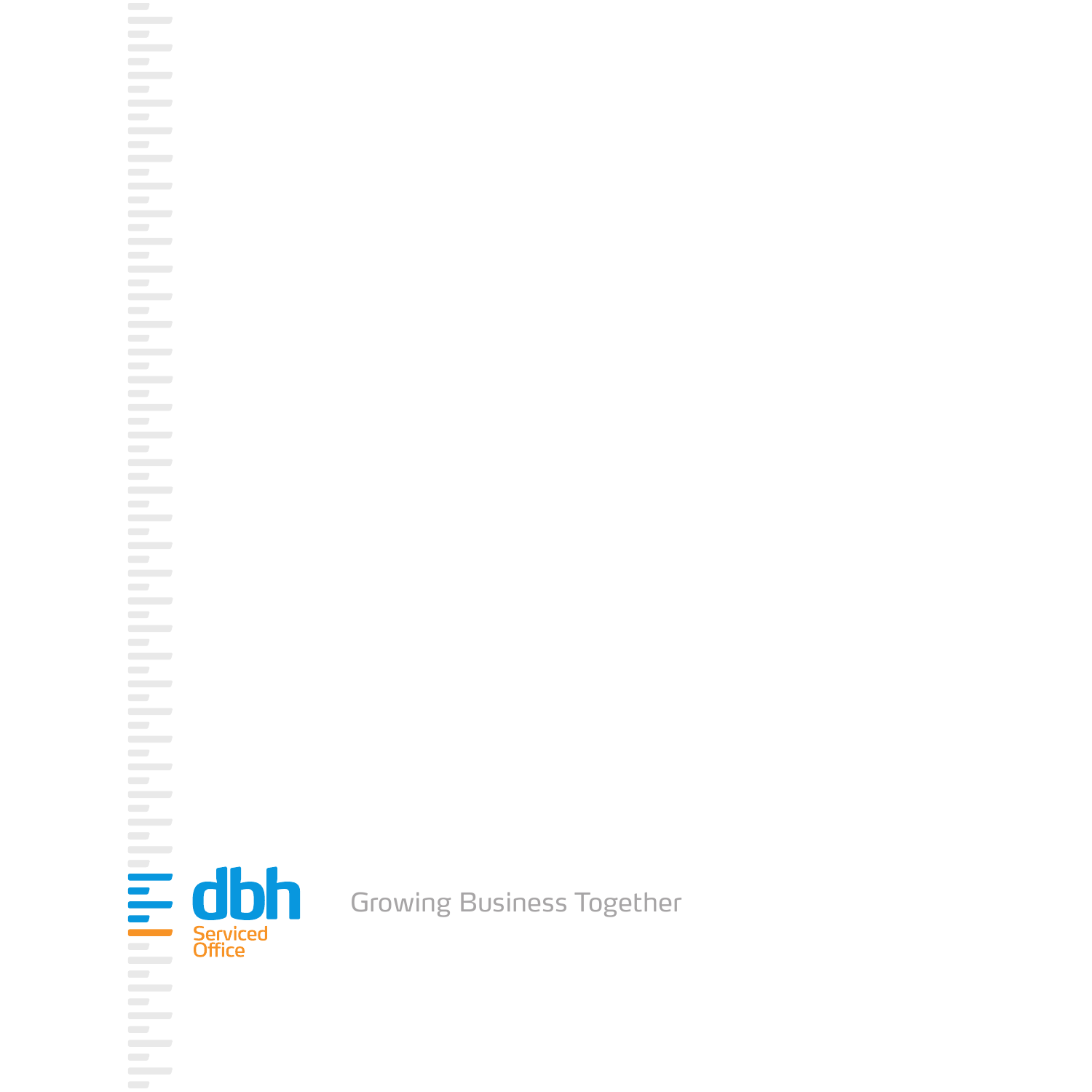





















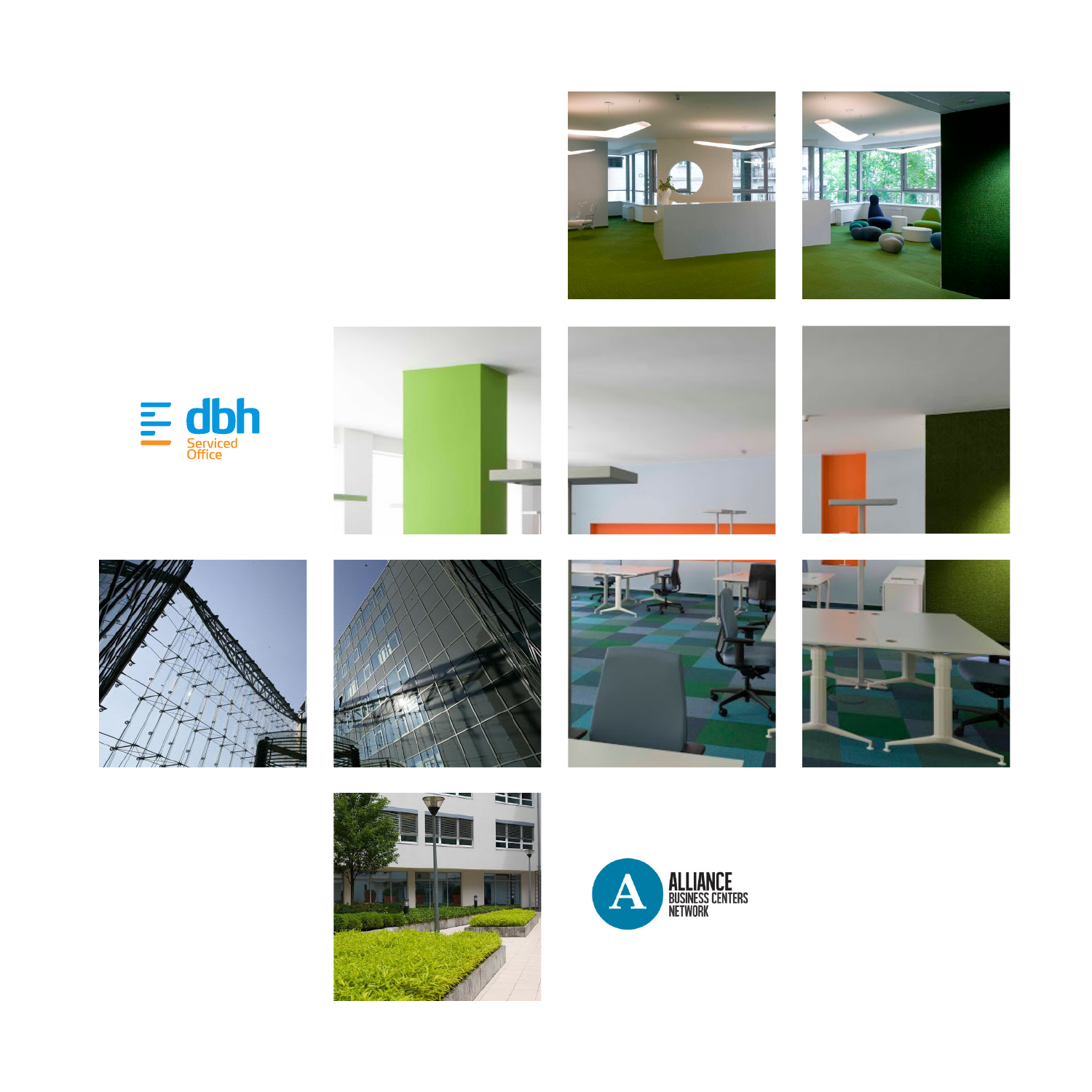The convenience of renting an office with everything at your disposal including desk, phone, copy machine and even a coffee machine is all possible at DBH Serviced Offices!

A professional working environment where you do not have to worry about the equipment or commit yourself to a long term contract.

**DBH Serviced Office** provides professional tailor-made infrastructural solutions for your company, independent of size. Whether it be serviced, virtual or a stand-by office, event organization or rental of meeting rooms, DBH Serviced Offices can take into consideration any unique demands in order that your company could service its clients at the highest quality standards.

## DBH has three offices within Hungary; Budapest – Debrecen – Bucharest + 650 locations worldwide

As the only Hungarian member of the international network of Alliance Business Centers Network (ABCN), clients of DBH can access up to 8 hours of free rental space within 650 locations worldwide.

## Rental constructions provided by DBH Serviced Office:

- **Serviced office** tailor-made offices with on-demand size, rental period and complementary services
- **Virtual office**  exclusive office environment and continuous availability. Ideal for startups
- **Co-work office**  stylish and cost efficient working solution, whereby tenants can work within the same space. It is ideal for young companies with few employees
- **Stand-by office** permanent security background for unexpected situations (natural disasters, fire) when your company has to move out immediately and its operation cannot be suspended for even a short period
- **Extra services** rental of meeting rooms and conference rooms, complex organization of conferences and events, continuously available IT support and consultancy
- 

*"Being a law office operating in the fields of telecommunications, IT and real estate we were looking for a building as company headqurters where on the one hand our potential clients are also working and on the other hand it is also representative with a layout of high standard. The serviced offices provided by DBH have high added value ideal for smaller however dynamically developing companies. The offices are ready for use thus they are an optimal solution for companies eager to grow and concentrate on their core business."*

## **– Dr. Balázs Lohn, Lawyer, Lohn Law Office**